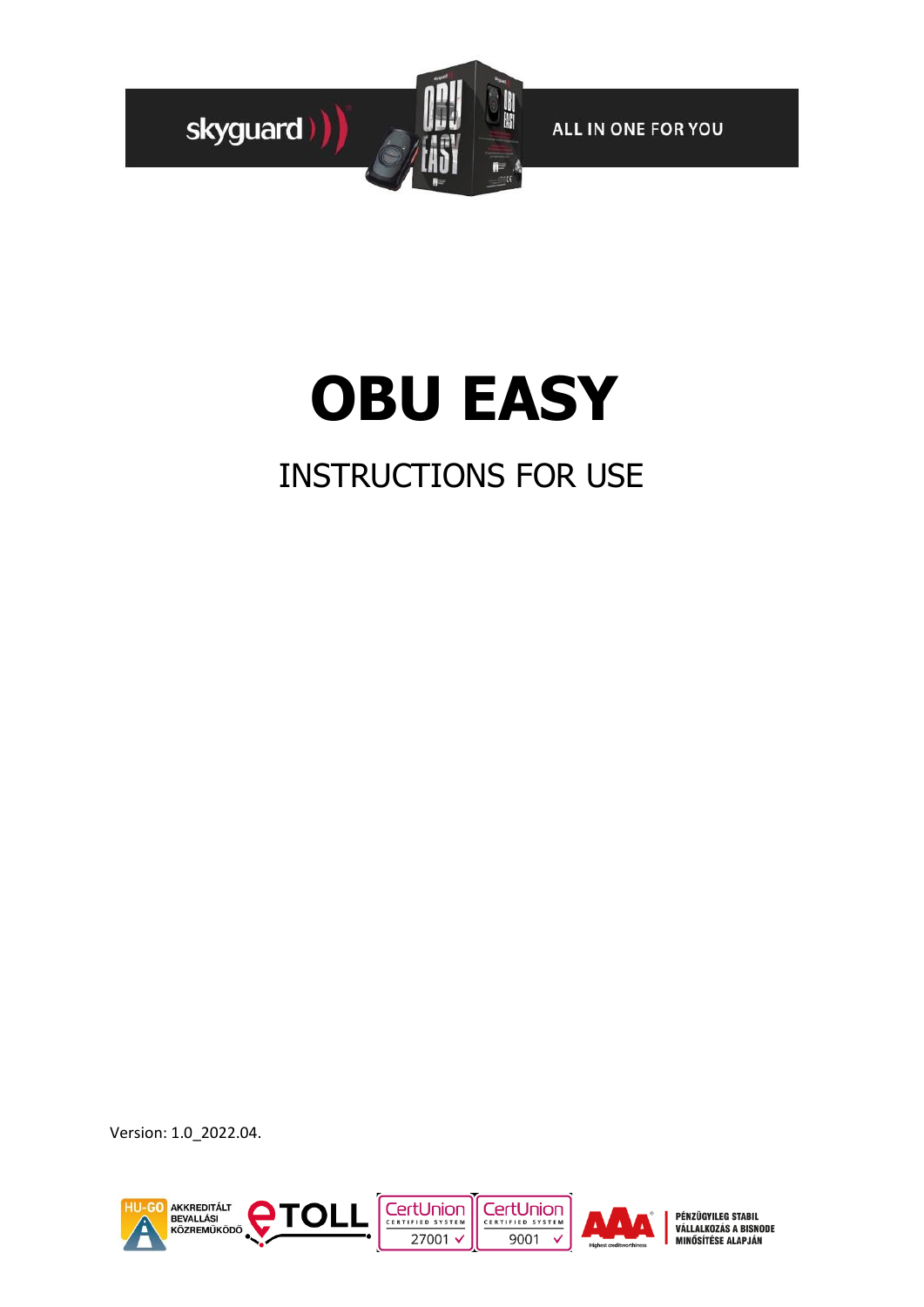



## **COMMISSIONING**

**Clean** the upper horizontal part of the dashboard of the vehicle, then glue the Velcro fasteners to the **horizontal part of the dashboard under the windscreen.** 

Fix the OBU to the Velcro fasteners so that the **LEDs are facing upwards** and the OBU has a clear view of the sky.

**DO NOT fix the unit on the windscreen!** Only the method described above is acceptable for proper signal reception. Connect the device to the cigarette lighter socket of the vehicle using the charger provided in the package. Charging is indicated by the continuous lightning of the **BLUE LED.** 

The device will then switch on automatically. It is recommended to leave the device on the charger during operation. In some vehicles, the cigarette lighter will not charge until the ignition is switched on, in which case start the vehicle.

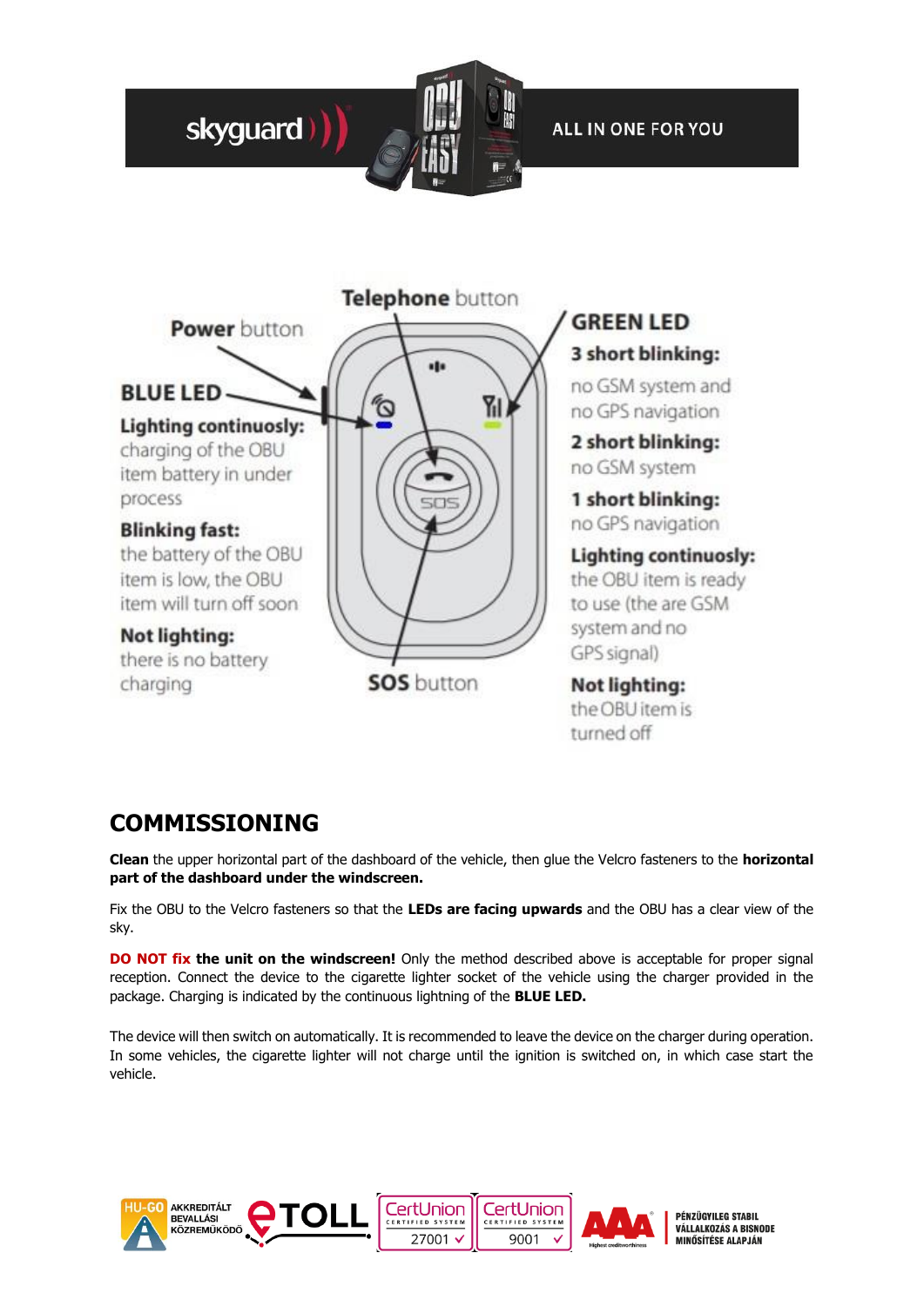

## **USE OF THE DEVICE**

#### **When paying tolls in Hungary**

Before you start your journey on the Hungarian toll route, register online at http://www.hu-go.hu and top up your balance. Using the 12-digit code on the registration card included in the OBU package, register your OBU device, your company, and your vehicle details according to the instructions on the website. This registration will ensure that the route data sent by the OBU will be used to account for your vehicle's road use, thus fulfilling your route reporting obligations.

The device facilitates the self-declaration of toll routes used in Hungary. Failure, obstruction, or manipulation of the self-registration will result in an official penalty; therefore, it is the driver's responsibility to operate the device correctly! The purchase price of the device includes a 24-month data traffic fee.

After 24 months, please contact **Auto Securit Plc**. and top up your data traffic balance.

#### **If you pay in Poland**

#### **1. Activating a device**

Please activate your device at **[https://etollpl.skyguard.hu](https://etollpl.skyguard.hu/)**/ or **<https://skyguard.hu/lengyel-utdij>** You can activate your device by using the 12-digit code on the registration card included in the OBU package.

#### **2. Toll registration**

After activation, before you start your journey on the Polish toll route, please register online at https://etoll.gov.pl/ and top up your balance. Using the 12-digit code on the registration card included in the OBU package, register your OBU, your company and your vehicle details according to the instructions on the Internet. This registration will ensure that the route data sent by the OBU will be used to account for your vehicle's road use, thus fulfilling your route reporting obligations.

The device facilitates the self-declaration of toll routes used in Poland.

Failure, obstruction, or manipulation of self-registration will result in an administrative penalty, and it is therefore the driver's responsibility to use the device correctly.

## **POWER ON/OFF**

Switching on is automatic as soon as the device is connected to the cigarette lighter.

Otherwise, if the device is not connected to the vehicle cigarette lighter, you can switch the device on/off by pressing and holding the power button, which will be indicated by a short beep and a simultaneous vibration. **Attention!** You cannot switch off the device while the power is on.





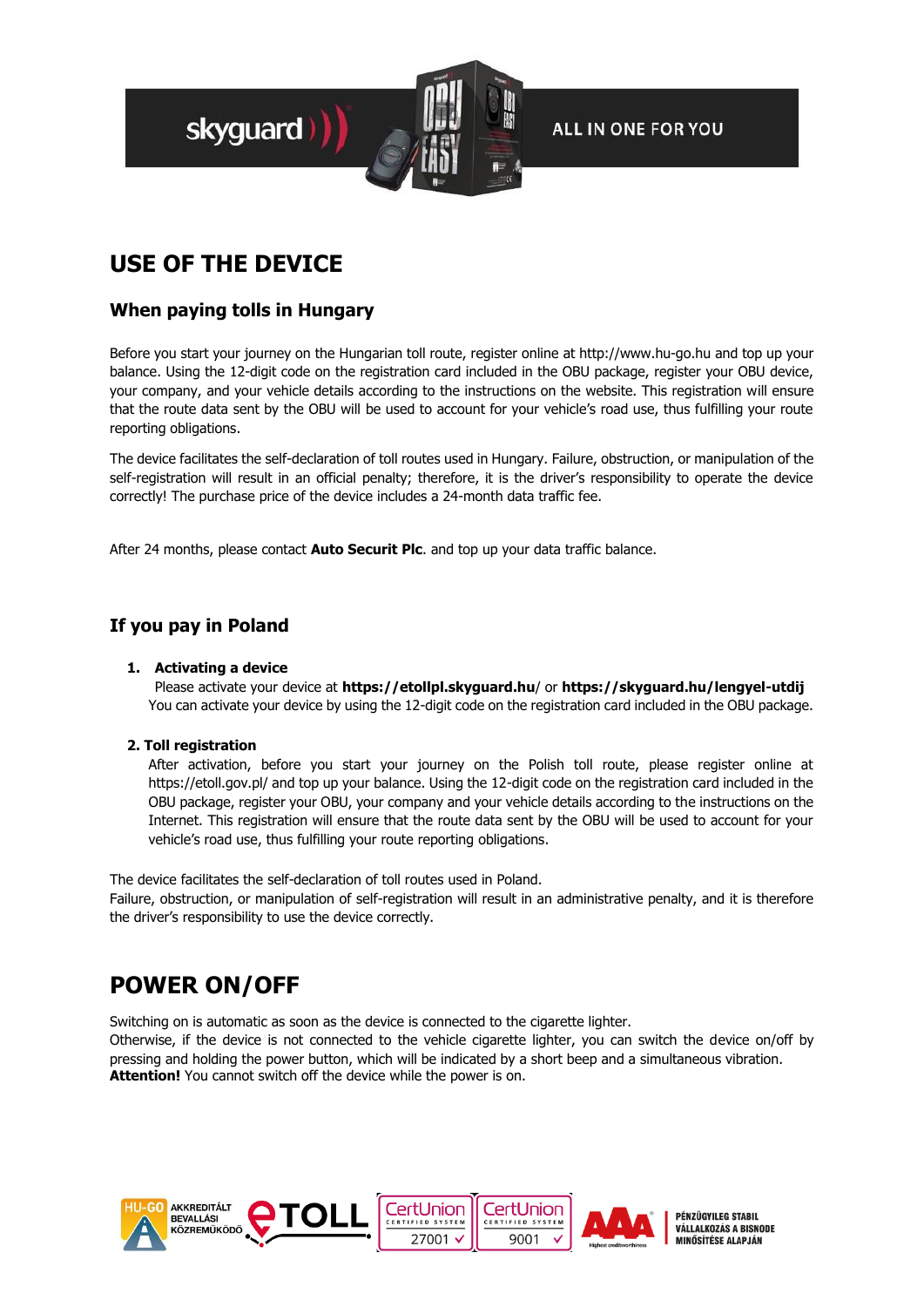

## **VEHICLE CATEGORY INDICATION**

#### **For payment of tolls in Hungary**

After pressing the **Phone** button once, the number of beeps (2,3 or 4 beeps) indicates the selected vehicle category. If the axle number of your vehicle has changed since the last setting, please change the setting so that the correct toll is charged.

## **SETTING THE VEHICLE CATEGORY**

#### **For toll payments in Hungary**

To change the vehicle category (axle number), press the **SOS** button continuously and select the appropriate axle number (2-3-4-2-3-4... etc.) by pressing the **Phone** button repeatedly. By releasing the **SOS** button, the category change process starts. The unit will beep continuously to indicate that it is trying to contact the HU-GO server.

If the contact is successful and the change of axis number is successful, the unit will beep 3 times to confirm the current axis number and send a short text message to the specified contact person to confirm the success of the change. After changing the category, please check the current axis number using the **Phone** button. If the category change fails, contact the 0-24 call centre, and suspend the use of the road.

| <b>Beep</b>    | Vehicle categories                                                                 |
|----------------|------------------------------------------------------------------------------------|
| $\overline{2}$ | Two-axle vehicles with a maximum authorised weight exceeding 3.5 tonnes            |
| 3              | Motor vehicles with three axles and a maximum authorised mass exceeding 3.5 tonnes |
| 4              | Motor vehicles with four or more axles, exceeding 3.5 tonnes gross vehicle weight  |

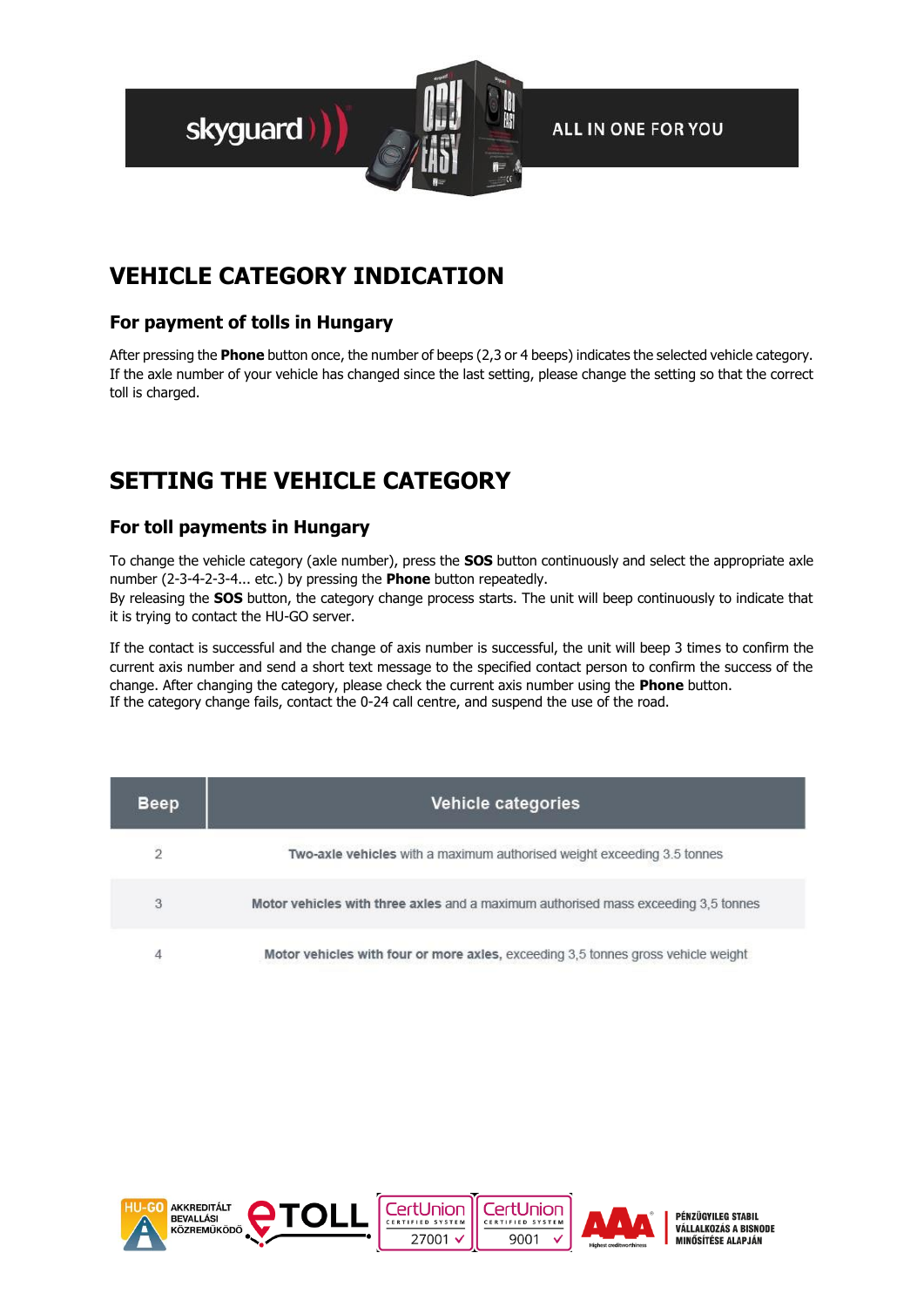

## **USE OF THE ROAD**

#### **Attention!**

While the GREEN LED is flashing, you cannot start using the road! If the GREEN LED flashes or is not lit at all while driving, the OBU cannot check the legality of the road use. In this case, the use of the road must be suspended, and the fault must be rectified, in compliance with the relevant traffic rules.

Wait for the GREEN LED to light up continuously, then you can start using the road.

## **TROUBLESHOOTING**

#### **GSM / GPS Communication connection**

If the GREEN LED is flashing (1,2, or 3 flashes), check that the unit is not shaded or that the unit has a clear view of the sky.

#### **Power Supply**

If the **BLUE LED is lit continuously,** the battery is charging. If the **BLUE LED does not light or flashes intermittently,** the power supply is not correct, check that the power connector of the device is intact and connected to the device. Check the cigarette lighter charger connection.

### **SOUND AND LIGHT SIGNALS**

#### **GREEN LED**

**3 short flashes/beeps:** no GSM network and no GPS navigation **2 short flashes/beeps:** no GSM network **1 short flash/beep:** no GPS navigation **Continuous light:** the device is ready (GPS signal and GSM network present) **No light:** the device is switched off

#### **BLUE LED**

**Not lit:** no battery charging **Intermittent blinking:** battery voltage is low, the device is about to run down **Continuous lit:** battery charging **When power supply is cut:** 2 seconds' beep

For all error messages, pressing any button will cause the device to stop beeping. **If any of the above fault indications are detected while driving, the OBU will not be able to check the legality of the road use. In this case, the use of the road shall be suspended, and the fault shall be rectified, in compliance with the applicable traffic rules.**